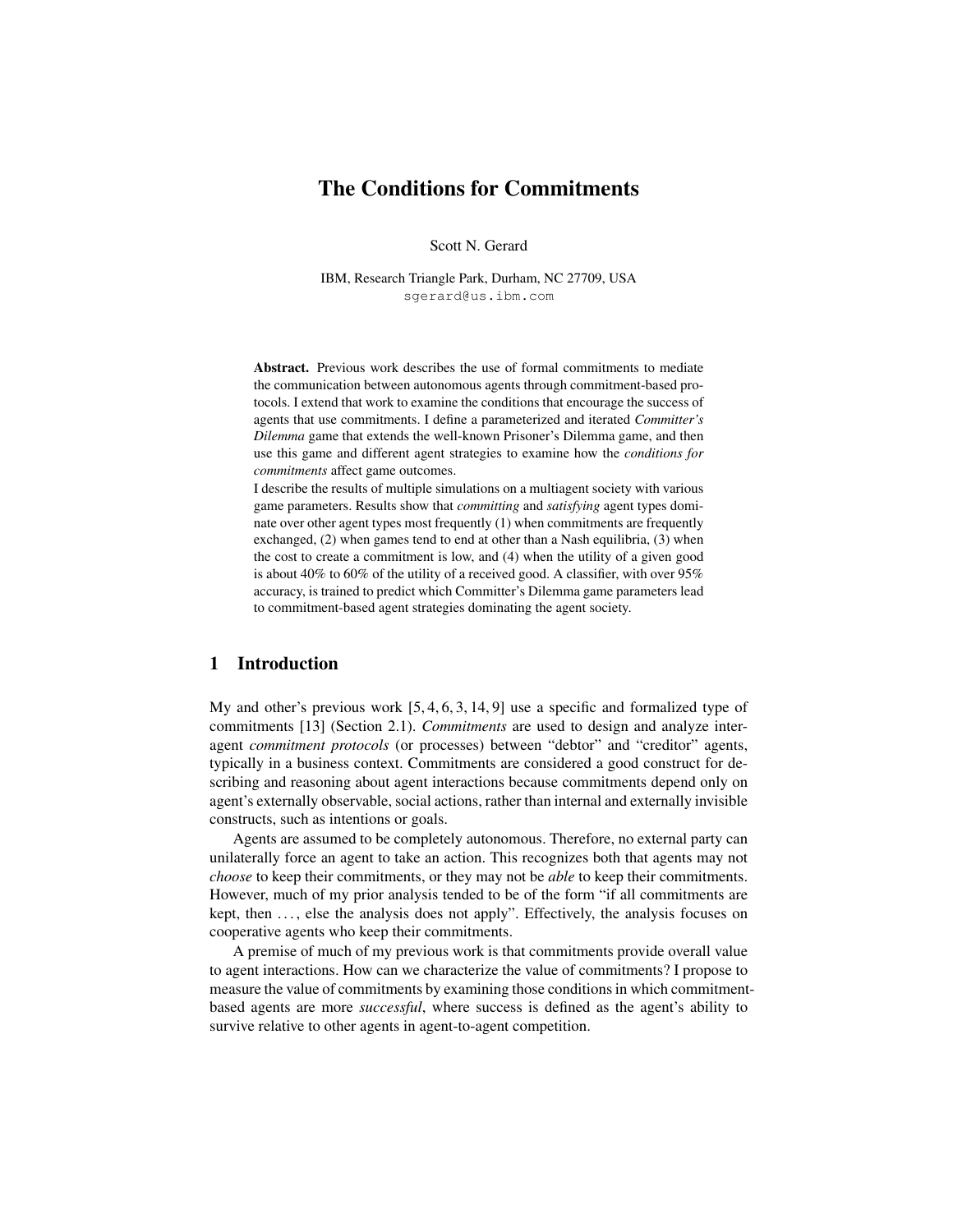The goal of this paper is to begin to extend prior work to consider the conditions that must hold for an agent's use of commitments to make the agent more successful compared to other agents. This moves from an essentially cooperative games setting towards a more non-cooperative games setting, where self-interested agents use commitments because they lead to better outcomes.

I examine the conditions for commitments using a game called *Committer's Dilemma*, which is an extension of the well-known Prisoner's Dilemma game. I define a set of different agent types, and classify those types as *committing* and *satisfying* (C&S) or not. Agent types are pitted against each other in an iterated version of Committer's Dilemma. Each game history, consisting of multiple generations, is classified as *successful* if a C&S agent survives to the final generation. I examine the *conditions for commitment* by examining the relationship between game parameters and *successful* game histories.

Section 2 summarizes relevant background on commitments, the Prisoner's Dilemma game, and my use of evolutionary algorithms. Section 3 described the *Committer's Dilemma* game and the tournament structure. Section 4 describes the agent types, the metric of success, and some details about the experimental simulation runs. Section 5 describes my results. Section 6 discusses the implications, related literature and future work.

# 2 Background

I rely on my previous work in agent commitments, the Prisoner's Dilemma game, and evolutionary algorithms.

### 2.1 Commitments

I formulate a *commitment* [13, 4] as being from a set of *debtors* to a set of *creditors* that if the *antecedent* begins to hold, the debtors will bring about the *consequent* in the future. In symbols: C{debtors},{creditors}(*antecedent*, *consequent*). Both antecedent and consequent are Boolean expressions over state-space propositions. When the antecedent becomes true, the commitment is *detached*, and the debtors become *unconditionally* committed to the creditors. When the consequent becomes true, the commitment is *discharged*.

Debtors *should* discharge their detached commitments. However, debtors are autonomous and may violate a commitment by canceling it. The only compliance requirement for commitments is: each detached commitment *must* eventually be discharged (satisfied, transferred or released) or canceled. Also, there is no implicit ordering constraint between the antecedent and consequent.

Commitments provide value to the creditor, but they are a liability to the debtor.

### 2.2 Prisoner's Dilemma Game

The Prisoner's Dilemma game [2, 12] is a well-known game between two players, each of whom can cooperate (COOP) or defect (DEFECT). Let  $R$  be the reward for both giving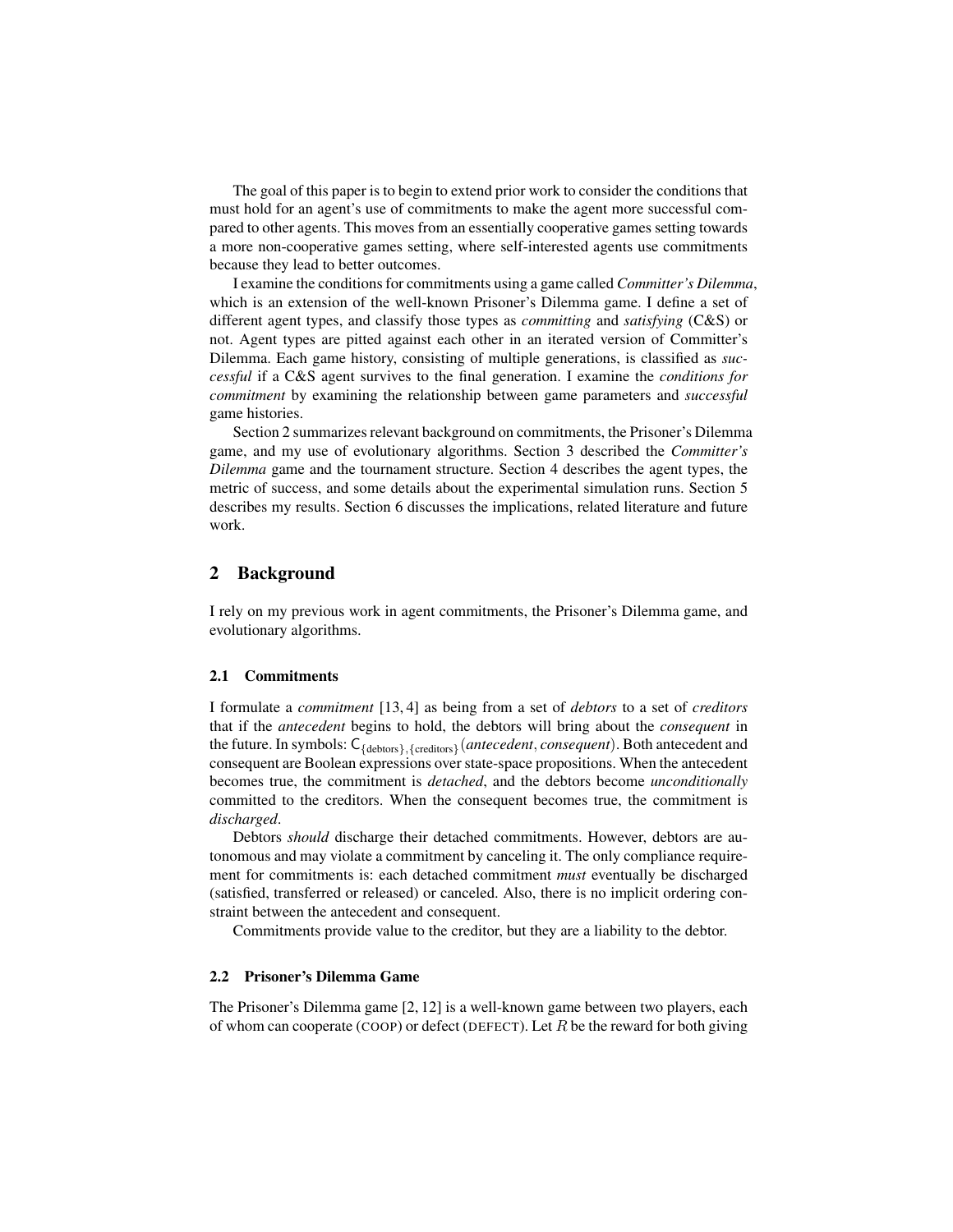and receiving,  $S$  be the sucker's payoff for giving without receiving,  $T$  be the cheater's temptation to receive without giving, and  $P$  be the penalty payoff when neither player gives. The Prisoner's Dilemma normal-form game matrix is

$$
P = s_C \frac{s_C - s_D}{s_D \boxed{T / S} \boxed{P / P}}
$$
(1)

Two conditions characterize the Prisoner's Dilemma. Equation 2 ensures temptation and sucker's payoff are extreme. In iterated games, equation 3 ensures agents don't profit by taking turns defecting.

$$
T > R > P > S \tag{2}
$$

$$
R > \frac{T+S}{2} \tag{3}
$$

#### 2.3 Evolutionary Algorithms

Autonomous agents compete against each other by playing a specific, two-player game (see Section 3.1). Agents play each other in an iterated series of games. Agents have memory only of their counter-player's (opponent's) previous cooperate or defect moves within that series, and can adjust their strategy accordingly. In this paper, all agent's strategies are fixed and determined solely by the agent's type.

I use many existing concepts from evolutionary algorithms [10, 11, 8]. A society of agents play a tournament of iterated games over multiple generations. Agents that accumulate higher payoff utilities are preferentially selected using a *rank selection* algorithm to be part of the agent society for the next generation. The most successful agents survive until the final generation; the least successful agents die out. I postpone to future work, enabling agent strategy's to evolve using cross-over and mutation operators on an agent's strategy genotype as is done in genetic algorithms.

# 3 Technical Approach

I describe the Committer's Dilemma game and its parameterization and the definition of the tournament structure.

# 3.1 Committer's Dilemma Game

I define the *Committer's Dilemma* game that extends the well-known *Prisoner's Dilemma* game by enabling agents to make commitments to each other. The game models an economic exchange of goods (transfer of utility) beween two players, Alice and Bob. It models classic economic exchange scenarios where two players value goods differently and trade something they have (lower utility) for something they want (higher utility). For example, it can model a player trading his fruit surplus (lower utility) for another player's meat (higher utility), and it can model the exchange of movies where players trade movies they have watched (lower utility) for movies they haven't watched (higher utility).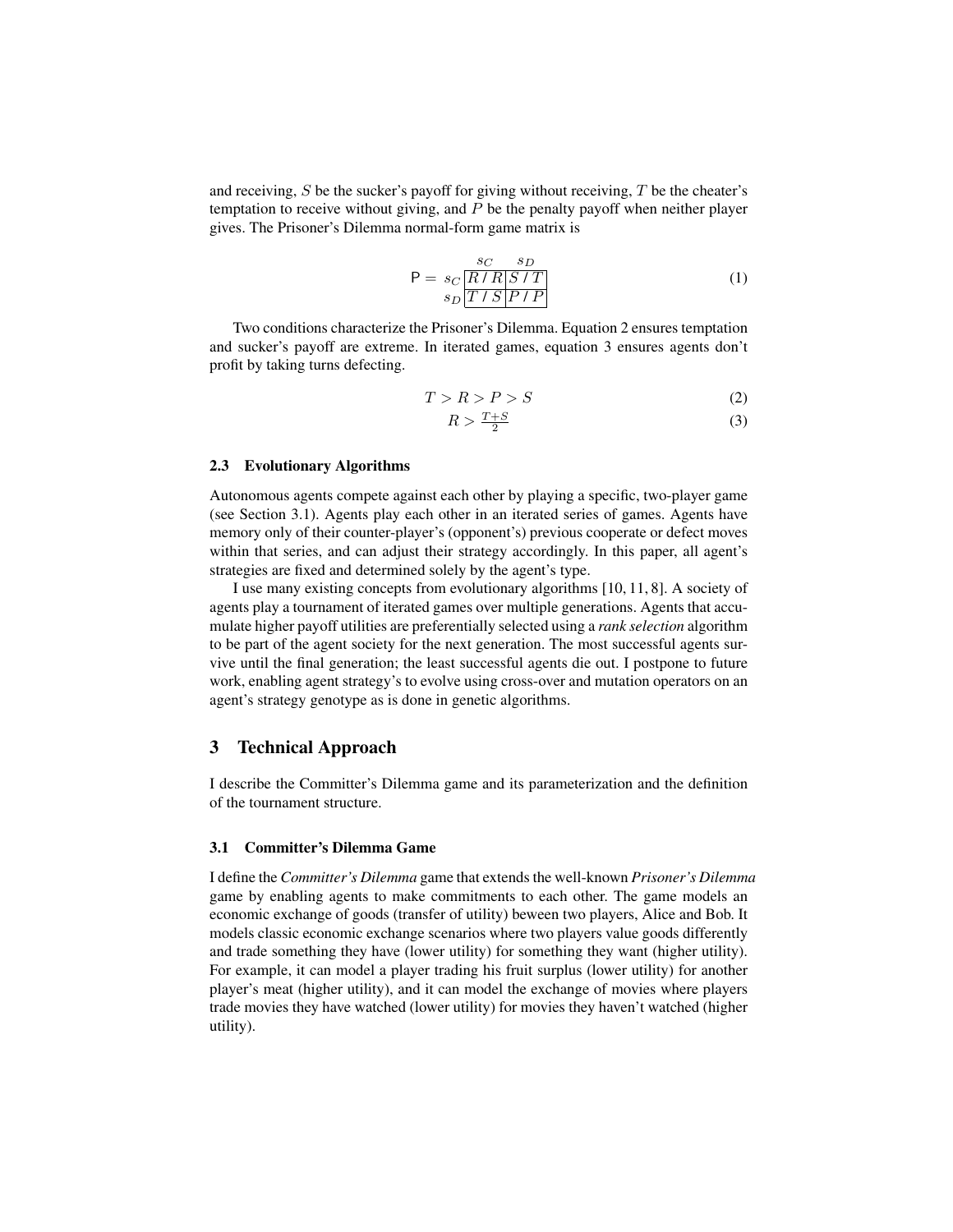

Fig. 1: The four phases and three sets of allowed actions of each player in the Committer's Dilemma. Non-terminal game states have single-line borders, while the terminal game state has a double-line border.

As shown in Figure 1, the *Committer's Dilemma* game has four phases. In each phase, players act simultaneously. In phase  $n$ , players have perfect knowledge of their own and their counter-player's previous actions in phases 1 to  $n-1$ . During phase n, the game infrastructure informs each agent of its counter-player's previous (phase  $n - 1$ ) action. Each game consists of three phases where agents respond with an action, plus a fourth phase where agents make no response.

The phases are (1) *Request* phase: each player may request a commitment from their counter-player (action REQ) or not (action NOP). (2) *Commit* phase: if the counterplayer requested a commitment in the *Request* phase, player may grant the request (action COMMIT) or reject it (action NOP). Note: there is no incentive for a player to create a commitment without a prior request. This is allowed, but none of the agents in Section 4.1 does so. (3) *PD* phase: the traditional *Prisoner's Dilemma* phase where players cooperate by giving a good (action COOP) or defect by withholding a good (action DEFECT). (4) *Final* phase: players do not choose any action in this phase. This is mearly a technical detail in which players are informed of their counter-player's action during the *PD* phase.

At the end of the game, each player receives a payoff based on (1) whether they created a commitment to their counter-player in the *Commit* phase, and (2) whether they cooperated or defected in the *PD* phase. This creates four essential player responses: (1) response  $s_C$ : player makes no commitment and then cooperates, (2) response  $s_D$ : makes no commitment then defects, (3) response  $s_{cC}$ : makes a commitment then cooperates, and (4) response  $s_{cD}$ : makes a commitment then defects. Whether a player requests a commitment or rejects a commitment request, does not affect the payoff utilities, however, it may influence the counter-player's future actions. Making and then violating a commitment does affect payoff utilities.

The four responses for both players generates a symmetric, 4x4 normal form game matrix, G. I construct G from four 2x2 game matrices:  $G_{PP}$ ,  $G_{PC}$ ,  $G_{CP}$  and  $G_{CC}$ (subscripts indicate whether the player is playing a traditional Prisoner's Dilemma game without making a commitment  $(P)$  or using commitments  $(C)$ ). Each of these  $2x2$  games matrices must satisfy the Prisoner's Dilemma conditions (Equations 2-3).

$$
\mathsf{G} = \left[ \begin{matrix} \mathsf{G}_{PP} \ \mathsf{G}_{PC} \\ \mathsf{G}_{CP} \ \mathsf{G}_{CC} \end{matrix} \right]
$$

If neither player makes a commitment (response  $s_C$  or  $s_D$ ), then they are both playing a traditional Prisoner's Dilemma  $(G_{PP})$ . Each player performs only action COOP or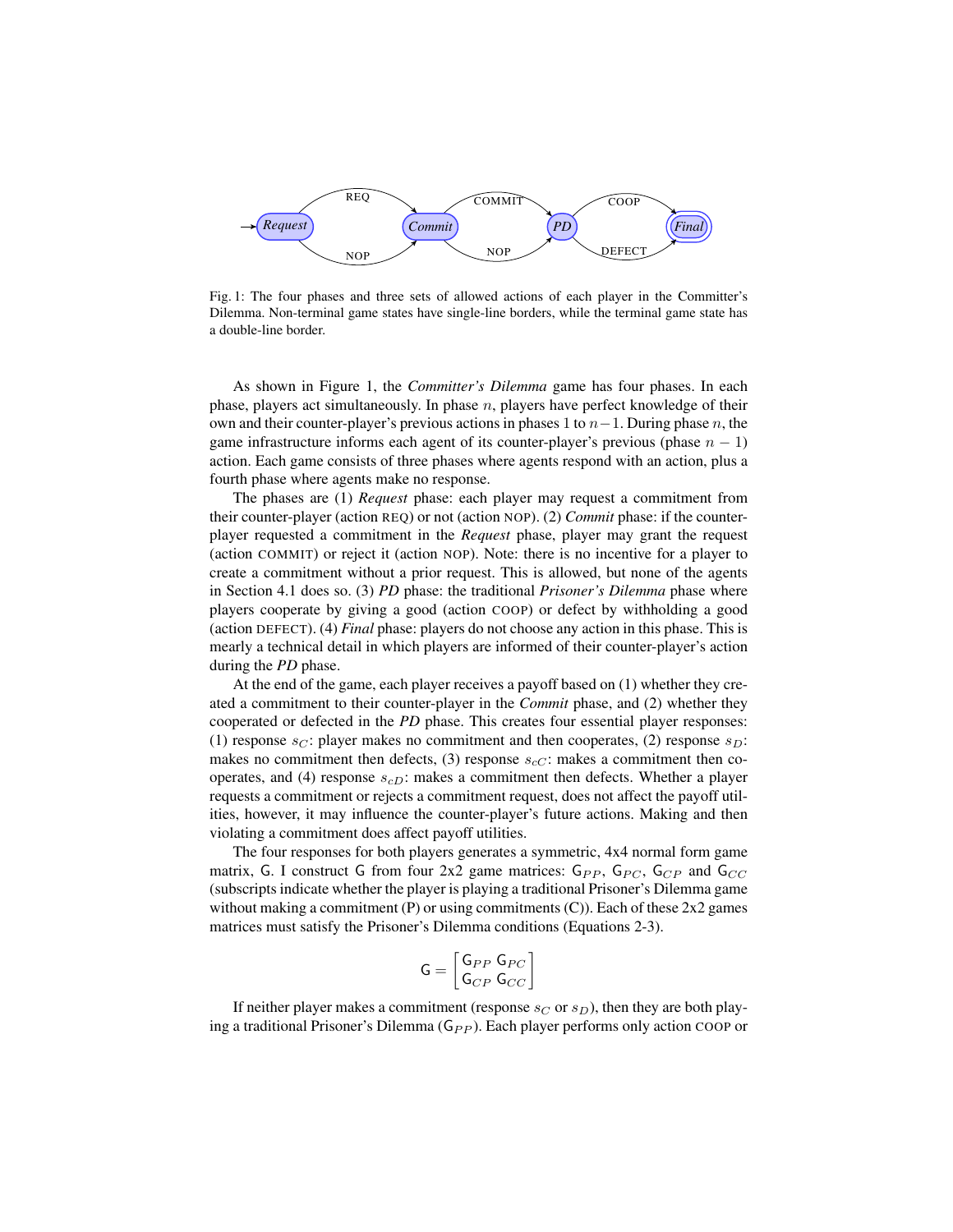DEFECT. Let b be the benefit (utility) a player receives from a good it receives, and let  $c$  be the cost (utility) a player gives up for a good it provides. I assume the benefit of a good received must be at least as large as the cost of a good given  $(c \le b)$ ; otherwise the players would not attempt to exchange goods. When a two-way exchange occurs, each player's net change in utility is  $b - c$ . When an agent receives a good without giving a good, it receives utility b with no cost, and when it gives a good without receiving a good, it loses  $c$  with no benefit. When neither agent gives a good, both get zero utility.

$$
\mathsf{G}_{PP} = \frac{s_C}{s_D} \frac{s_D}{b - c/b - c - c/b}
$$

$$
s_D \frac{b - c - c/b}{b - c - 0}
$$

Now, consider the case where Alice makes a commitment to cooperate, but Bob does not (matrix  $G_{CP}$ ). Let i be the additional, up-front investment necessary to make a commitment (suggesting legal fees to create a commitment or contract) which applies to all four cells in  $G_{CP}$ . When Alice keeps her commitment (row  $s_{cC}$ ), she receives no additional benefit; she simply did what she committed to do. But when she violates her commitment (row  $s_{cD}$ ), she is charged a penalty "tax" of t, and the commitment's debtor (Bob) receives *restitution* r. I assume any restitution is paid out of taxes  $(r \le t)$ .

I also wish to model the difference between *commitment* semantics where a debtor can unilaterally creates a commitment to a creditor, and (business) *contract* semantics where both agents must accept the contract before commitments are created. Let  $w = 0$ represent commitment semantics,  $w = 1$  represent contract semantics, and values inbetween represent a blend of the two semantics (in-between values allow the analysis to examine intermediate semantics, even though they do not represent real-world possibilities). This value applies only to taxes and restitutions. When  $w = 0$ , taxes and restitution apply to each agent that has created a commitment. When  $w = 1$ , taxes and restitution apply to both agents only if *both* agents have created commitments.

The utilities for  $G_{CP}$  are the utilities in  $G_{PP}$  plus the incremental utilities for Alice making a commitment ( $G_{CP} = G_{PP} + \Delta G_{CP}$ ) where

$$
\Delta \mathsf{G}_{CP} = \frac{s_C}{s_{cD}} \frac{s_D}{\left| \frac{-i}{-wt - i/wr} \right| - wt - i/wr}
$$

The case where Bob makes a commitment to cooperate, but Alice does not, is symmetric to the previous case. The game matrix is  $G_{PC} = G_{PP} + \Delta G_{PC}$  where

$$
\Delta G_{PC} = s_C \frac{s_{cC} - s_{cD}}{s_D \boxed{01 - i \left| wr \, 1 - wt - i \right|}}
$$

Finally, the case where both players make commitments to cooperate is  $G_{CC}$  =  $G_{PP} + \Delta G_{CC}$  where I fix  $w = 1$  (contract semantics).

$$
\Delta \mathsf{G}_{CC} = \underbrace{s_{cC}}_{s_{cD}} \frac{s_{cD}}{-i \quad 1 \quad -i \quad r-i \quad 1 \quad -t-i}{r-i \quad 1 \quad -t-i}
$$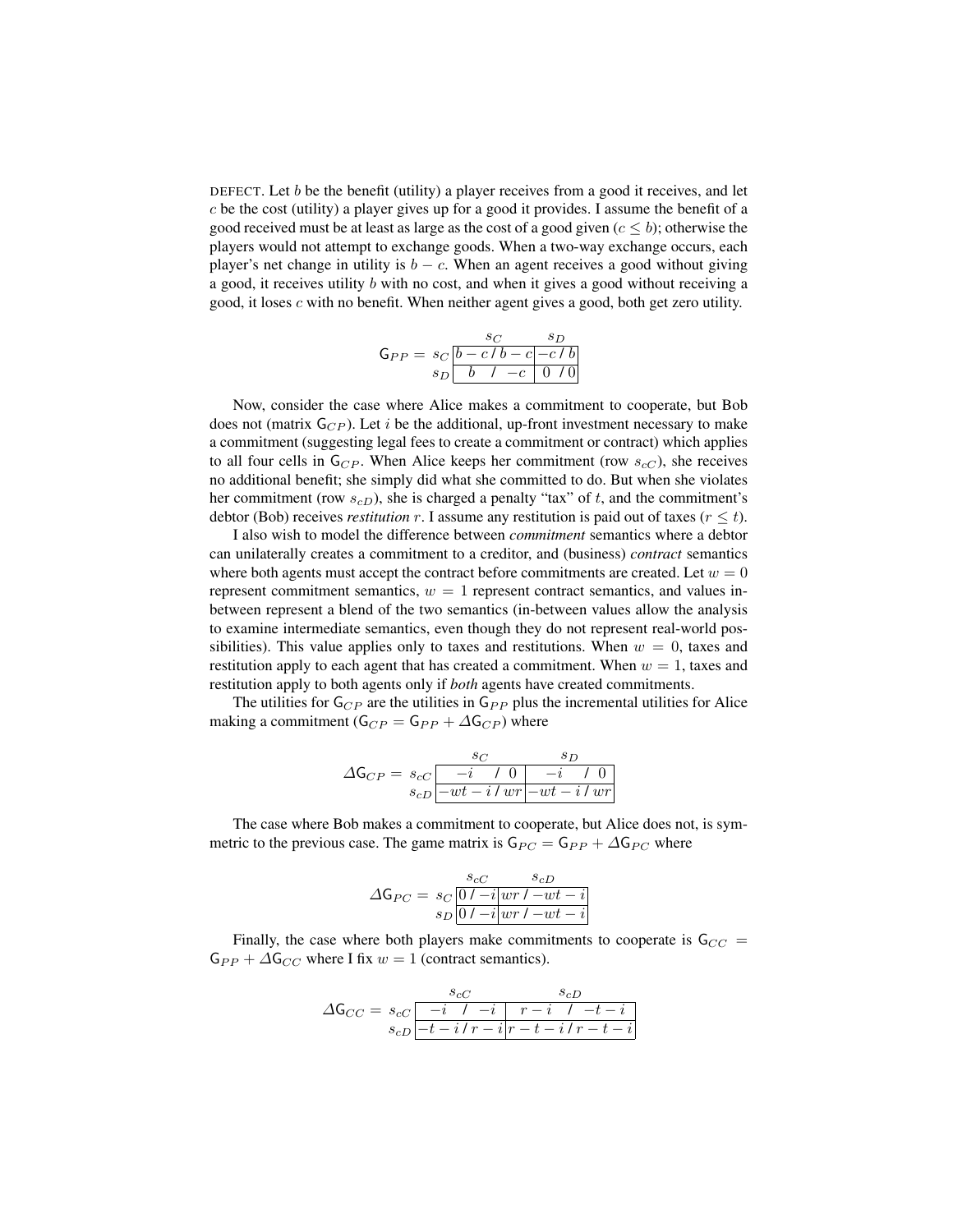| Combining and expanding the results above gives the 4x4, normal-form Commit-         |
|--------------------------------------------------------------------------------------|
| ter's Dilemma game payoff matrix G parameterized by b, c, i, t, r, and w, shown here |
| as Equation 4.                                                                       |

|      |                       |                        | 5 D |  |  |  |  |                                                                                                                                                                                                                                                                                                                                                                                         |
|------|-----------------------|------------------------|-----|--|--|--|--|-----------------------------------------------------------------------------------------------------------------------------------------------------------------------------------------------------------------------------------------------------------------------------------------------------------------------------------------------------------------------------------------|
|      | $s_C$   $b-c$   $b-c$ |                        |     |  |  |  |  | $-c$ $b$ $b-c$ $d$ $b-c-i$ $-c+wr$ $d$ $b-wt-i$                                                                                                                                                                                                                                                                                                                                         |
| $sn$ |                       | $b \qquad l \qquad -c$ |     |  |  |  |  | 0 $\left 0\right $ $\left 0\right $ $\left 0\right $ $\left 0\right $ $\left 0\right $ $\left 0\right $ $\left 0\right $ $\left 0\right $ $\left 0\right $ $\left 0\right $ $\left 0\right $ $\left 0\right $ $\left 0\right $ $\left 0\right $ $\left 0\right $ $\left 0\right $ $\left 0\right $ $\left 0\right $ $\left 0\right $ $\left 0\right $ $\left 0\right $ $\left 0\right $ |
|      |                       |                        |     |  |  |  |  | $s_{cC}$   $b - c - i$ / $b - c$   $-c - i$ / b  b $\overline{-c - i}$   $b - c - i$   $\overline{-c + r - i}$   $b - t - i$                                                                                                                                                                                                                                                            |
|      |                       |                        |     |  |  |  |  | $s_{cD} b-wt-i$ / $-c+wr -wt-i$ / $wr b-t-i$ / $-c+r-i $ $r-t-i$ / $r-t-i$                                                                                                                                                                                                                                                                                                              |
|      |                       |                        |     |  |  |  |  |                                                                                                                                                                                                                                                                                                                                                                                         |

Section 5.1 below describes two specific examples of this game matrix.

### 3.2 Tournament

Each pair of agents make successive *actions* (or moves) in each *game* as shown in Figure 1. The outcome of each, single game is scored using the players' final states and the Committer's Dilemma game's payoff matrix G in Equation 4.

Each pair of agents play an iterated *series* of multiple (arbitrarily fixed at ten) consecutive games. Agents can remember previous outcomes within a series, but have no memory of competitor actions or game outcomes in any other series. Each agent's series payoff is the sum of its payoffs for each game in the series.

A *generation* is defined by its *society*, which is the set of agents currently "alive". The initial society of agents contains multiple (arbitrarily fixed at three) instances of each of the ten agent types in Section 4.1, giving a society size of 30. In every generation, each agent plays a series against every other agent in that generation's society, including a copy of itself. Each agent's generation payoff is the sum of its series payoffs against all other agents (including itself). At the end of each generation, agents with higher series payoffs are preferentially selected to enter the next generation's society. Agents are ranked from 1 (lowest generation payoff) to 30 (highest generation payoff), and then a stochastic universal selection algorithm, executed on the ranks, randomly selects the surviving agents. Agents that are not selected to enter the next generation die out.

A *history* is a sequence of multiple (arbitrarily fixed at ten) successive generations with a fixed game payoff matrix. A history is defined by fixed parameter values for  $c, t$ ,  $r, i$ , and  $w$ .

A *tournament* is a collection of histories, one history for each set of parameter values.

# 4 Evaluation

I describe the different types of agents used in my experiments, ant then I describe the experiments.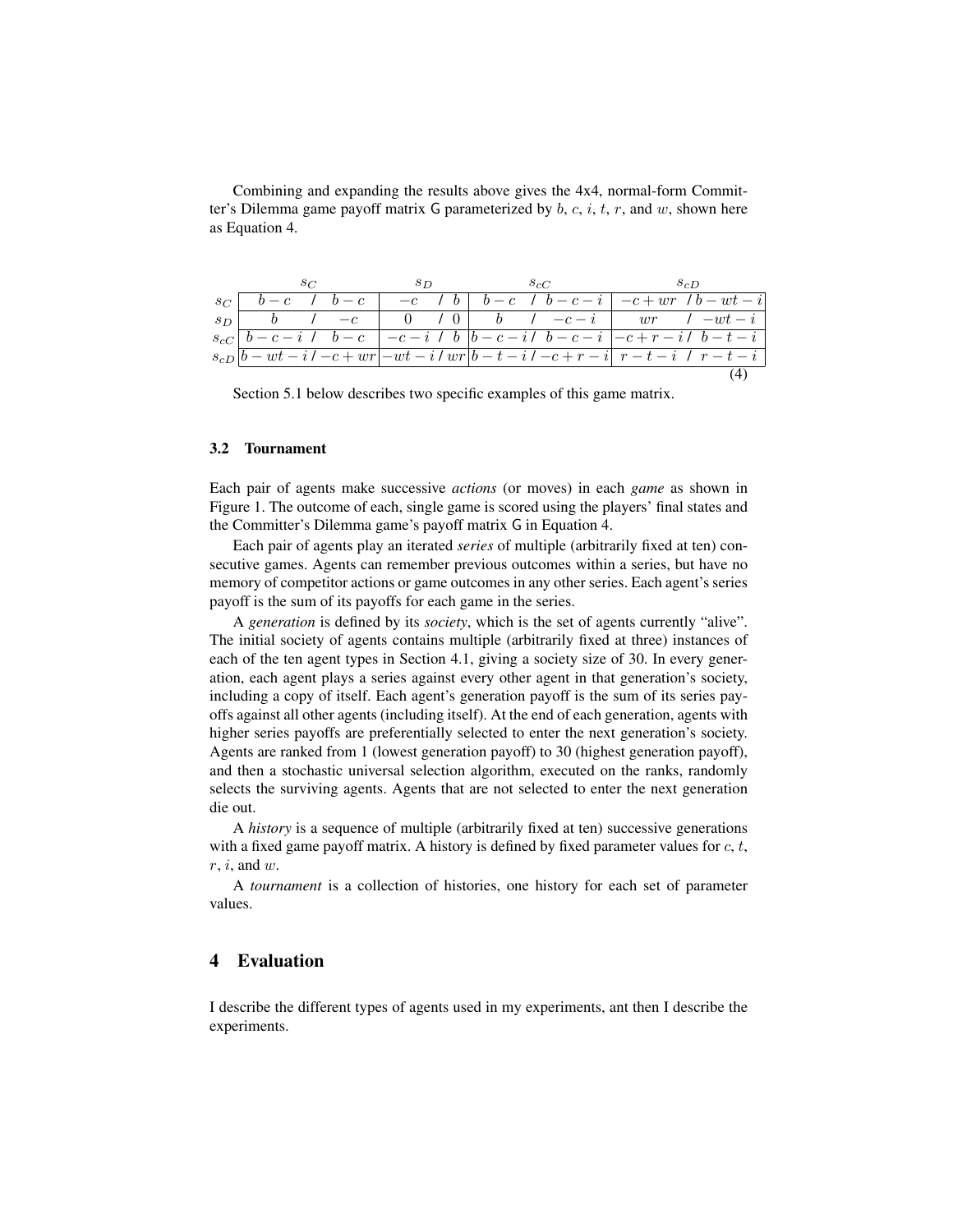## 4.1 Agent Types

I define the following types of agents. The first three *basic* agent type versions completely ignore requesting or making commitments. These versions are typical of a traditional Prisoner's Dilemma game.

- AllD: Never requests or creates a commitment. Always DEFECT in *PD* phase.
- AllC: Never requests or creates a commitment. Always COOP in *PD* phase.
- TFT (tit-for-tat): Never requests or creates a commitment. COOP in *PD* phase of the first game of a series. Plays its counter-player's previous move after that.

In the *commitment-based* agent type versions, the agent always requests a commitment from counter-player. Then, the agent creates a commitment if and only if counter-player requested one.

- cAllD (commit, then AllD): Always DEFECT in *PD* phase.
- cAllC (commit, then AllC): Always COOP in *PD* phase.
- cTFT (commit, then TFT): In *PD* phase, if counter-player grants a commitment, then tit-for-tat; if a commitment is not granted, then DEFECT.
- c2TFT (commit, then double TFT): agent's *PD* phase strategy consists of two, separate, tit-for-tat streams: one stream for *PD* phase actions in this series in which counter-player granted a *Request* phase commitment, and one stream in which counter-player did not grant a commitment.

In the *contract* agent type versions, *both* players must make commitments ("sign a contract") for commitments to be created. Otherwise, the players defect because there is no signed contract. The agent always requests a commitment from counter-player. Then, the agent creates a commitment if and only if counter-player requested one. Without a contract, there is little distinction between COOP and DEFECT.

- tAllD (commit, then AllD): In *PD* phase, always DEFECT.
- tAllC (commit, then AllC): In *PD* phase, if both players have COMMITed, then COOP; otherwise there is no contract (DEFECT).
- tTFT (commit, then TFT): In *PD* phase, if both players have COMMITed, then play tit-for-tat; otherwise there is no contract (DEFECT).

Each agent type is manually classified by two properties: An agent is *committing* if it ever grants commitment requests in any circumstance; non-committing agents never grant a commitment request. An agent is *satisfying* if it ever satisfies one of its own commitments in any circumstance; a non-satisfying agent never satisfies any of its commitments. An agent is *C&S* if it is both *committing* and *satisfying*. Experiments below examine which game parameter values lead to C&S agent types dominating the history.

Classifying agents as either committing or satisfying requires internal knowledge of the agent. As currently defined, it is not always possible to determine these properties solely by examining the agent's action in game play against a single agent. For example, if the counter-party never requests a commitment, it is not possible to determine whether such a request would have been granted or whether the granted commitment would have been satisfied. Future work will attempt to refine these definitions.

The C&S agent types are  $\text{CFFT}$ ,  $\text{c2TFT}$ , and  $\text{tTFT}$ . All other agent types are not C&S. For example, agent type  $cA11D$  is not C&S, even though it always requests commitments and grants all commitment requests, because its ultimate "always DEFECT" strategy is not *satisfying*.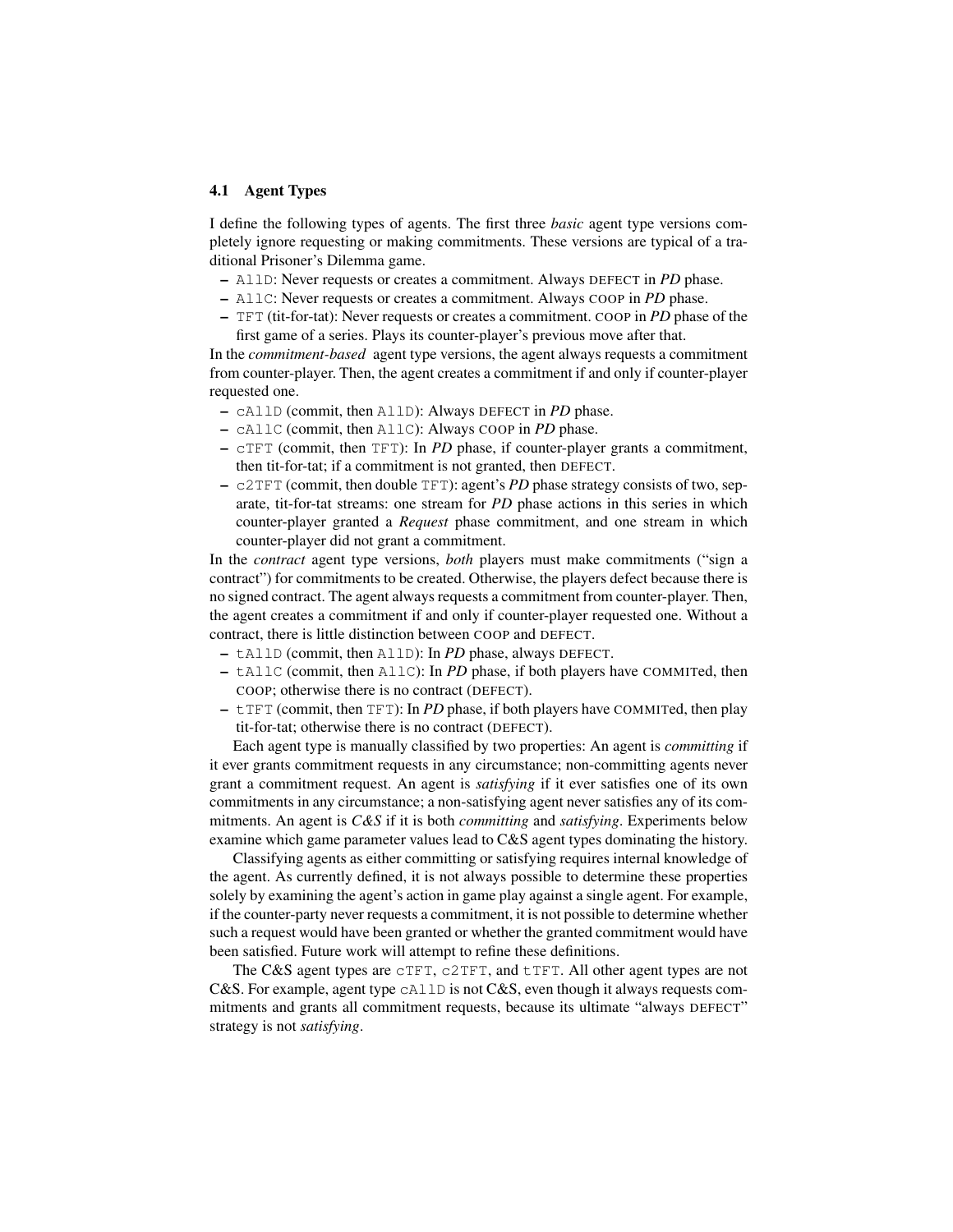#### 4.2 Success Metric

While my experiments are similar to those used by others [2], I am primarily interested in evaluating game matrices across a wide variety of parameter values. In particular, I want to quantify the value of making commitments: the "conditions for commitments".

I label the agent types that survive to the final generation of a history as *dominant* in that history. Label a history (which has a common set of parameter values) as *successful* if a C&S agent type(s) dominates that history.

Success is measured by comparing the parameter sets for successful histories to the parameter sets for unsuccessful histories. If there is a successful history with  $i = 0$ , then I label  $i = 0$  as "successful". For each value of each parameter value, count the number of successful histories  $(SH(p = v))$  and unsuccessful histories  $(UH(p = v))$ , and compute the ratio of successful histories to the total of all histories, formalized as

$$
\mu(p = v) = \frac{SH(p = v)}{SH(p = v) + UH(p = v)}
$$

For example, Figure 3 shows  $\mu(i = 0) = 0.48$ . If  $\mu(p = v) = 0$  there are no successful histories that correspond to  $p = v$ . A parameter value with many successful histories is very successful. A parameter value with an intermediate number of successful histories is partially successful.

In many histories, agent types TFT and AllD dominate the society. But I am interested in parameter values where commitments show value. Specifically, I am interested in those histories where one or more C&S agent types dominate.

### 4.3 Experiments

Each society contains three instances of each of the ten agent types in Section 4.1 for a society size of 30 agents. All pairs of agents in the current society play against each other in every generation. The society evolves through ten generations.

The Committer's Dilemma payoff matrices G were generated using Equation 4 from the end of Section 3.1. A simulation was run for each set of parameter values of the game matrix  $G$ , with each set of parameters producing one history. If n is the number of distinct values of each parameter, the total number of simulated histories is  $n^3 \times \frac{1}{2}n(n+1)$ 1). Parameters  $c, i$ , and  $w$  each contribute a factor of  $n$ , while  $t$  and  $r$  contribute the final factor due to the constraint  $r \leq t$ . History simulations were run for each parameter from 0.0 to 1.0 in steps of 0.2, with b always fixed at 1.0. With  $n = 6$  distinct values, there are 4536 distinct simulated histories.

In addition to the game parameters, three additional values are derived for each history:

- ccGiven: the average number of commitments an agent gives to a creditor per game. This is 0 for all the basic agent type versions, and is 1 when commitment-based agents play each other.
- ccGotten: the average number of commitments an agent got from a debtor per game. This is 0 for all the basic agent type versions, and is 1 when commitment-based agents play each other.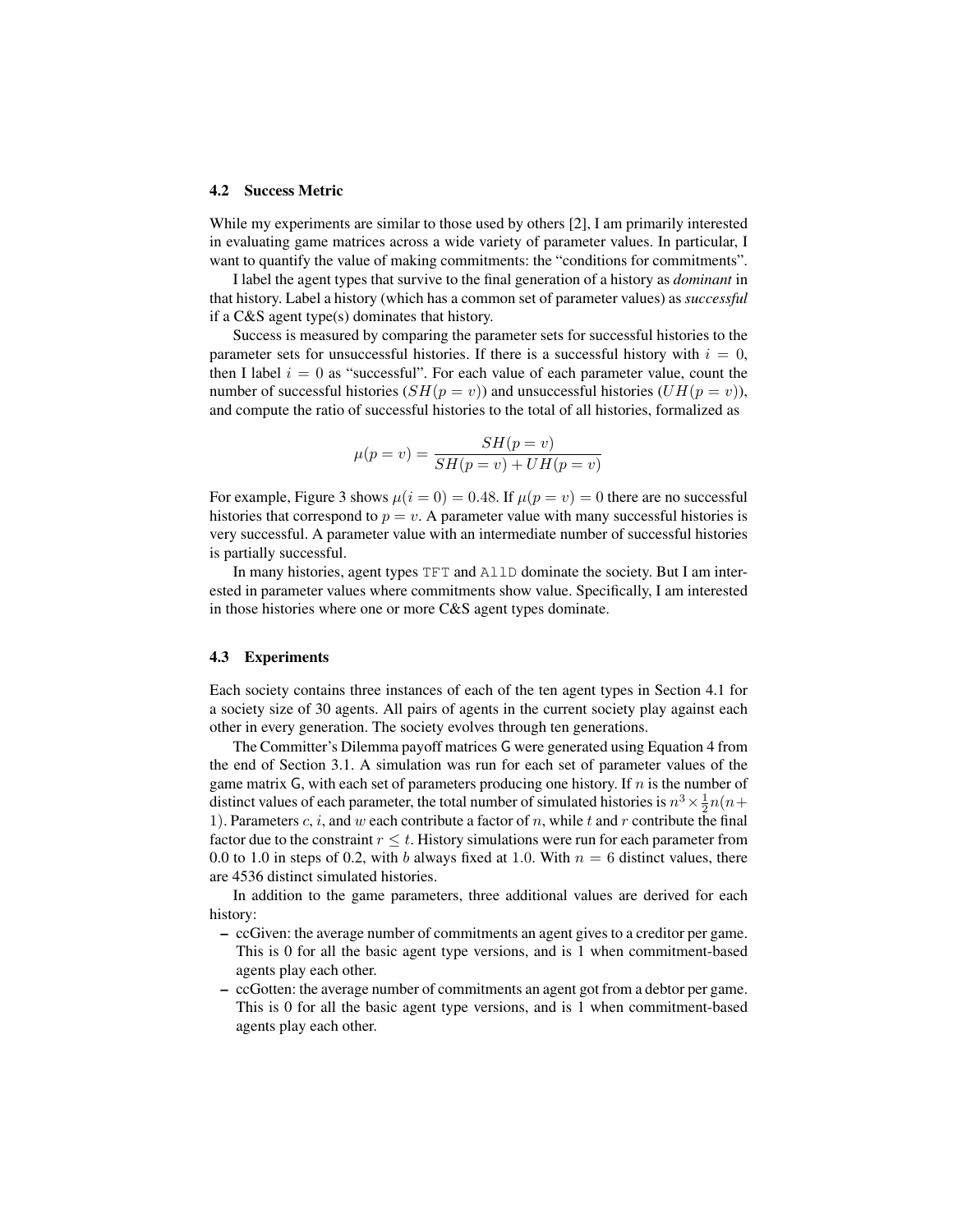– endAtNE: the average number of times in which the two agent's final outcomes for a game ended at a Nash equilibria.

The experiments were performed by programs written in Java, running on a 2.3 GHz Intel Core i7 processor, with 8 GB of memory. It took a little over 4 hours to simulate all 4536 game histories for all parameter values. In the current experiments, the agents redundantly play against each other multiple times, inflating the run-time. But I envision future experiments where to accurately simulate complex (stochastic) agent types might require all the processing performed.

### 4.4 Classifier

Clearly characterizing the conditions where C&S agent types dominate is challenging given the large number of histories. I construct a binary classifier over a set of history features, where the classifier predicts whether C&S agent types will dominate in that history. The classifier was written in the Octave programming language [1] using the fminunc gradient descent algorithm to optimize a regularized cost function over a set of features. Classifier features include the game parameters:  $c, t, r, i$ , and  $w$ , but not the constant  $b = 1$ .

Additional classifier features are a constant term and

- pdCheckOrder: 1.0 if  $G_{PP}$  and  $G_{CC}$  satisfy Equation 2; otherwise 0.0. Note that  $G_{PC}$  and  $G_{CP}$  are not symmetric and thus can not satisfy this condition.
- pdCheckAverage: 1.0 if  $G_{PP}$  and  $G_{CC}$  satisfy Equation 3; otherwise 0.0. Again,  $G_{PC}$  and  $G_{CP}$  can not satisfy this condition.
- NECount: the number of Nash equilibria in the game matrix, which is a value between 1 and 16. The intuition is a large number of Nash equilibria in G will make it easier for agents to find a naturally, good solution.

# 5 Results

Simulations are run for each set of parameter values, the metric  $\mu(p = v)$  is computed for each parameter value, and a classifier is constructed to predict which sets of parameter values predict that C&S agent types will dominate.

#### 5.1 Example Games

The experiments evaluate agents over a 5-dimensional grid of games. To give some intuition, we describe two of those games based on Equation 4 from the end of Section 3.1. In the payoff matrices, the cells for Nash equilibria are shaded.

**Example 1** The game defined by parameters  $b = 1.0$ ,  $c = 0.6$ ,  $i = 0.0$ ,  $t = 1.0$ ,  $r = 0.6$ , and  $w = 0.0$  is

| $s_{C}$ | $s_{D}$ | $S_{c}C$ | $s_{c}$                                                                                                                                                                                |
|---------|---------|----------|----------------------------------------------------------------------------------------------------------------------------------------------------------------------------------------|
|         |         |          | $s_C$ 0.40 / 0.40 -0.60 / 1.00 0.40 / 0.40 -0.60 / 1.00                                                                                                                                |
|         |         |          | $\begin{array}{l l l} s_D & 1.00 & / -0.60 & 0.00 & / 0.00 & 1.00 & / -0.60 & 0.00 & / 0.00 \\ s_{cC} & 0.40 & / 0.40 & -0.60 & / 1.00 & 0.40 & / 0.40 & 0.00 & / 0.00 \\ \end{array}$ |
|         |         |          |                                                                                                                                                                                        |
|         |         |          | $s_{cD}$ 1.00 / -0.60 0.00 / 0.00 0.00 / 0.00 -0.40 / -0.40                                                                                                                            |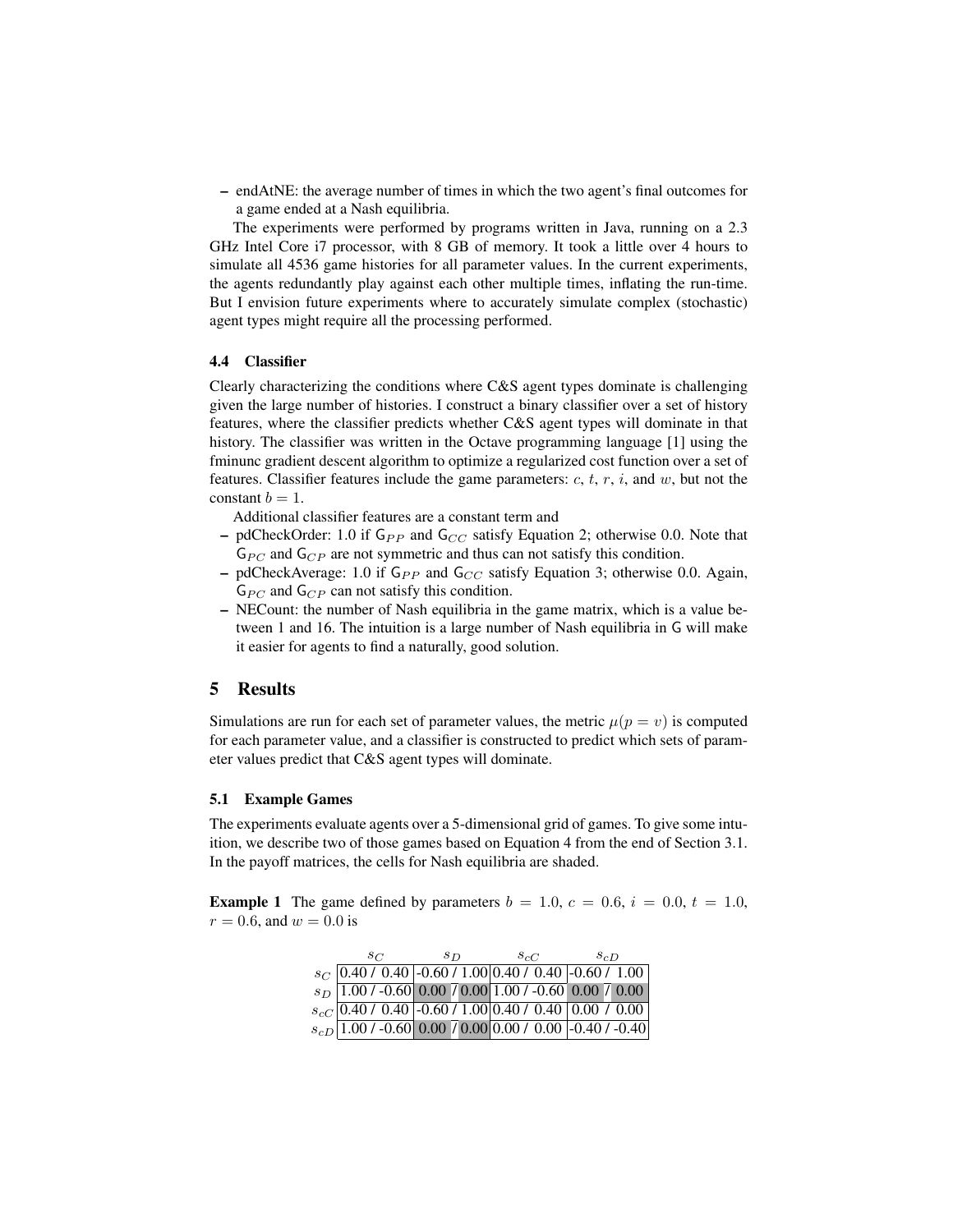This game has three Nash equilibria. However, the players would both be better off (0.40 / 0.40) if both cooperate, with or without creating commitments, but there is a large temptation to defect. Agent types cTFT, tAllC and tTFT dominate in this game. This shows that C&S agents can dominate over even TFT.

**Example 2** The game defined by parameters  $b = 1.0$ ,  $c = 0.6$ ,  $i = 0.4$ ,  $t = 1.0$ ,  $r = 0.6$ , and  $w = 0.0$  is

| $_{SC}$ | $_{SD}$ | $S_{c}C$ | $s_{c}D$                                                                                                                                                                                     |  |
|---------|---------|----------|----------------------------------------------------------------------------------------------------------------------------------------------------------------------------------------------|--|
|         |         |          | $s_C$ 0.40 / 0.40 -0.60 / 1.00 0.40 / 0.00 -0.60 / 0.60                                                                                                                                      |  |
|         |         |          | $\begin{array}{l l l} s_D & 1.00 & / -0.60 & 0.00 & / 0.00 & 1.00 & / -1.00 & 0.00 & / -0.40 \\ s_{cC} & 0.00 & / -0.40 & -1.00 & / -1.00 & 0.00 & / -0.00 & -0.40 & / -0.40 \\ \end{array}$ |  |
|         |         |          |                                                                                                                                                                                              |  |
|         |         |          | $s_{cD}$ 0.60 / -0.60 -0.40 / 0.00 -0.40 / -0.40 -0.80 / -0.80                                                                                                                               |  |

The parameter values are the same as the previous values except for the value of i. This payoffs here are similar to the previous example, but some values are different due to the different value for  $i$ . The new payoffs eliminate two of the Nash equilibria, leaving only one. Both players would be better off by cooperating and not committing, but, again, there is a large temptation to defect. Agent type TFT solely dominates in this game. This is characteristic of the traditional Prisoner's Dilemma.

#### 5.2 Simulations

Figure 2 shows the number agents, by agent type, alive at the beginning of each generation, summed across all histories. The x-axis is the generation number, and the y-axis is the number of agents. All agent types start with 3 agents per history at generation 0. As histories evolve through subsequent generations, some agent types prosper and some wither. Note that some histories have multiple dominating agent types, so the sum of the counts can be larger than the total number of histories.

TFT dominates most frequently, which fits with its the results of [2]. AllD dominates the second most frequently because, in many cases, defecting can lead to large payoffs. The commitment-based agent types that most interest us dominate in some histories, but not as frequently. Next, I focus in on those histories.

### 5.3 Metric Results

Figure 3 graphs  $p = v$  vs.  $\mu(p = v)$ . The y-axis is the success metric which is the fraction of all histories that resulted in a *C&S* agent type (cTFT, c2TFT, or tTFT) dominating the society in the final generation. Each point for a given parameter value sums the number of histories across all other parameter values.

The derived values ccGiven, ccGotten, and endAtNE can have any value between 0 and 1 (whereas the game parameters are constrained to be exactly equal to 0.0, 0.2, 0.4, 0.6, 0.8 or 1.0). In Figure 3, all histories for these derived values in the range  $[0.0, 0.2)$ (half-open interval) are grouped and the success metric  $\mu$ (ccGiven  $= 0.1$ ) for that group of histories is plotted at the range's midpoint 0.1. The other ranges [0.2, 0.4), [0.4, 0.6),  $[0.6, 0.8)$  and  $[0.8, 1.0]$  are handled similarly, with the exception that the final range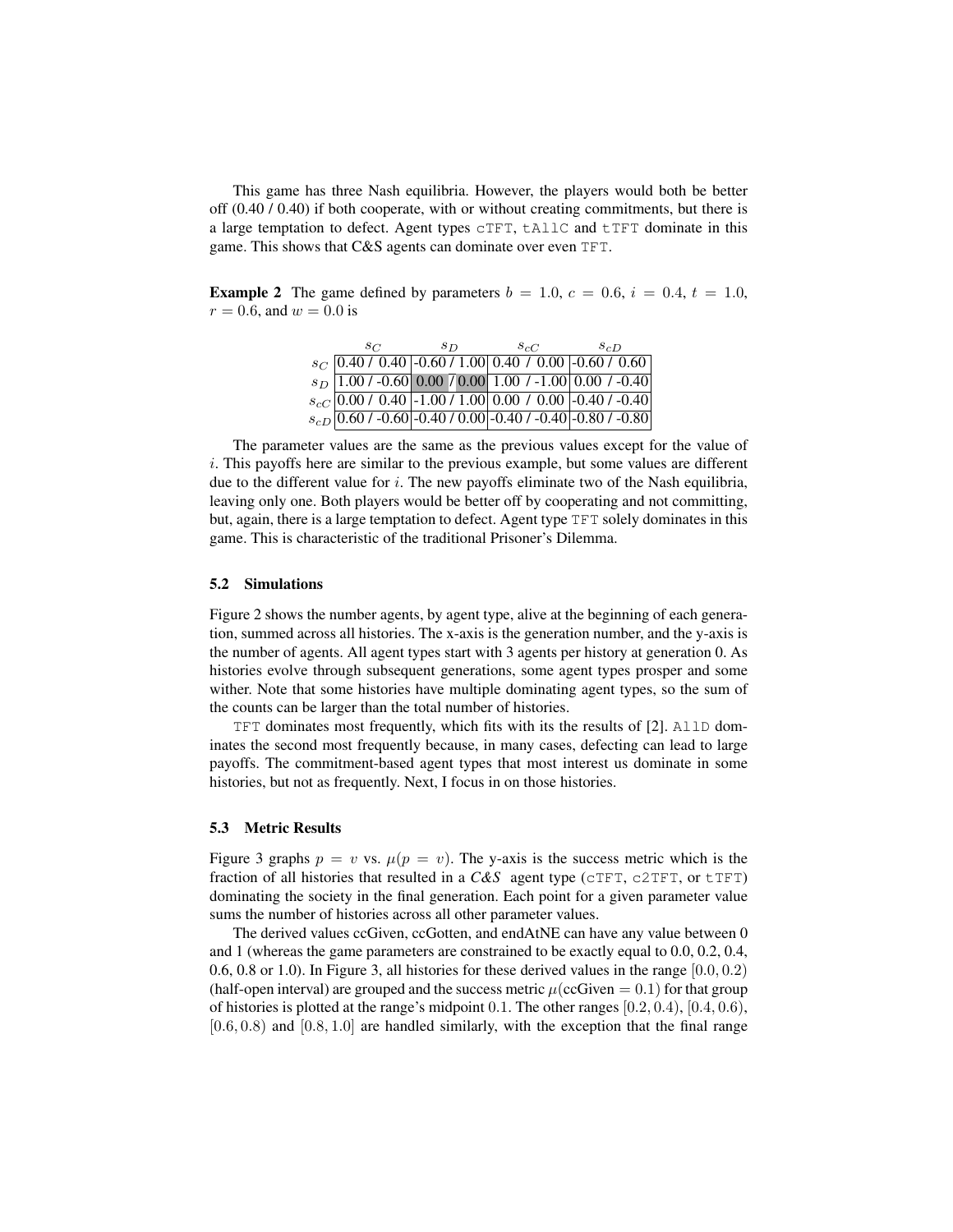

Fig. 2: The numbers of agents, by agent type, alive at the beginning of each generation, summed

across all histories.

is a closed interval. ccGiven and ccGotten are not identical for a particular agent, but since the figure plots values for groups of histories, ccGiven and ccGotten are exactly the same values (every commitment given in a history is received in that history). The redundant ccGotten is not included in the figure.

The most influential parameters are ccGiven, endAtNE, investment  $(i)$  and cost  $(c)$ . As the number of commitments exchanged approaches 1, the number of successful histories rises dramatically to 53%. This correlation might be expected as agent types that request and grant commitments are most likely to be *C&S*.

Interestingly, small values of endAtNE are correlated with more successful histories. Small values of endAtNE mean relatively few games ended at a Nash equilibrium. This suggests commitments have positive value in Prisoner's Dilemma-like games where the best outcomes are not at Nash equilibria.

When  $i = 0$ , C&S agents dominate in 48% of the histories. However, as i increases, C&S agent types dominate less frequently. By  $i = 0.4$ , C&S agents do not survive at all. This implies that commitments must be inexpensive for debtors to create, otherwise C&S agent types will wither. Therefore, creditors should expect to pay a high price to compensate debtors for any investment costs.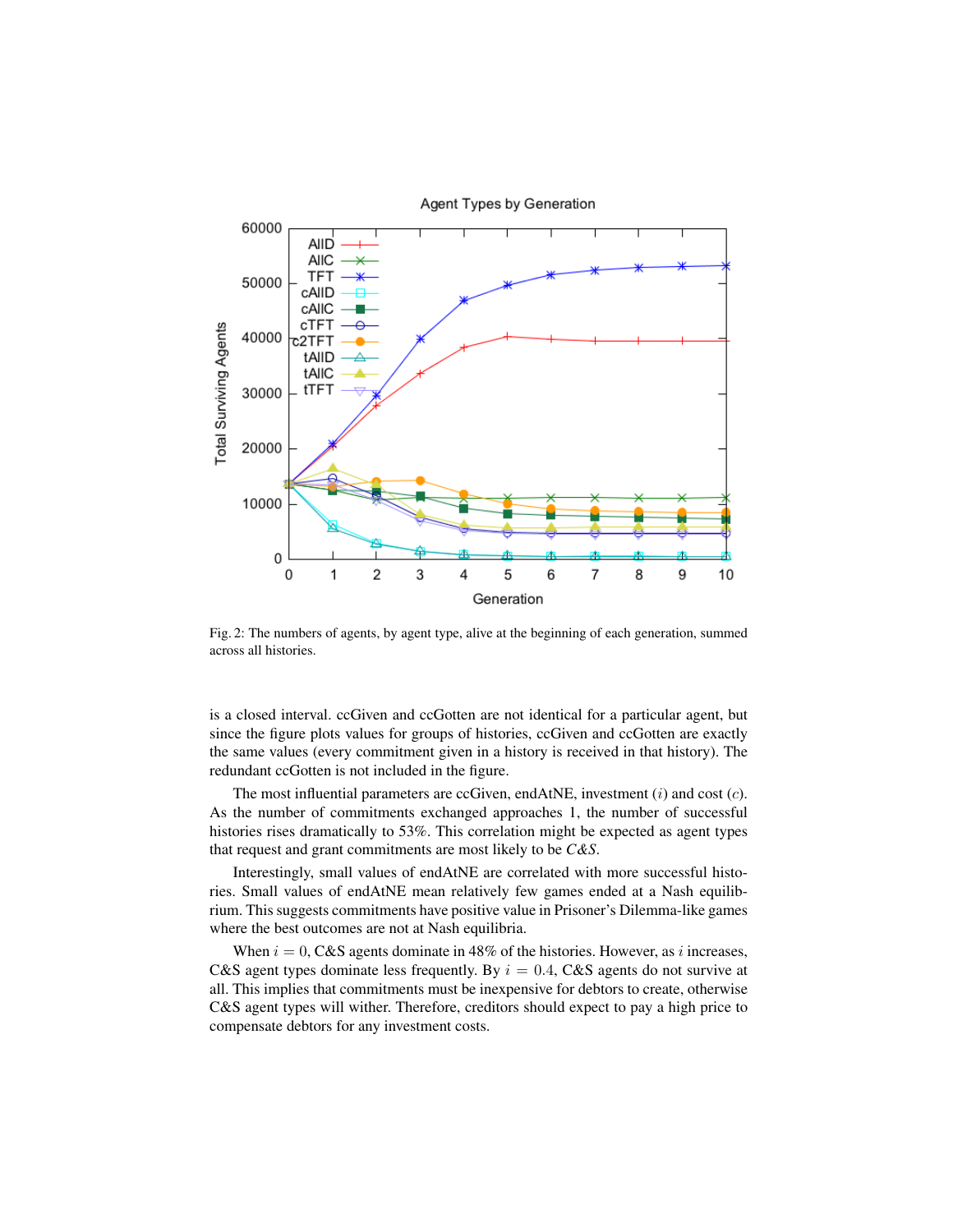

Fig. 3: Each graph shows one parameter (x-axis) vs. the number of histories (y-axis) that resulted in a C&S agent type dominating.

The cost of a given good  $(c)$  also strongly influences the conditions in which  $C&S$ agents dominate. The optimal utility for a given good should be between 40% and 60% of the utility of the received good. If the cost of the good is too low, there is little benefit to be gained by a creditor from having a commitment from a debtor. And if the cost of the good is too high (nearly equal to the benefit gained) there is great temptation to DEFECT. [Note that a single history can have both  $i = 0$  and  $c = 0.6$ ; there is no conflict between these values as might be suggested by the graph.]

Because there is only a small variation in the number of successful histories for different values of tax  $(t)$  or restitution  $(r)$ , these results demonstrate a slight decrease in the success of C&S agent types . The value of commitments to creditors is not as pronounced as expected.

Given the generally flat line for contracts ( $w$  or CCWeight), there is no evidence that contracts are significantly more effective over commitments—a possible topic for future work.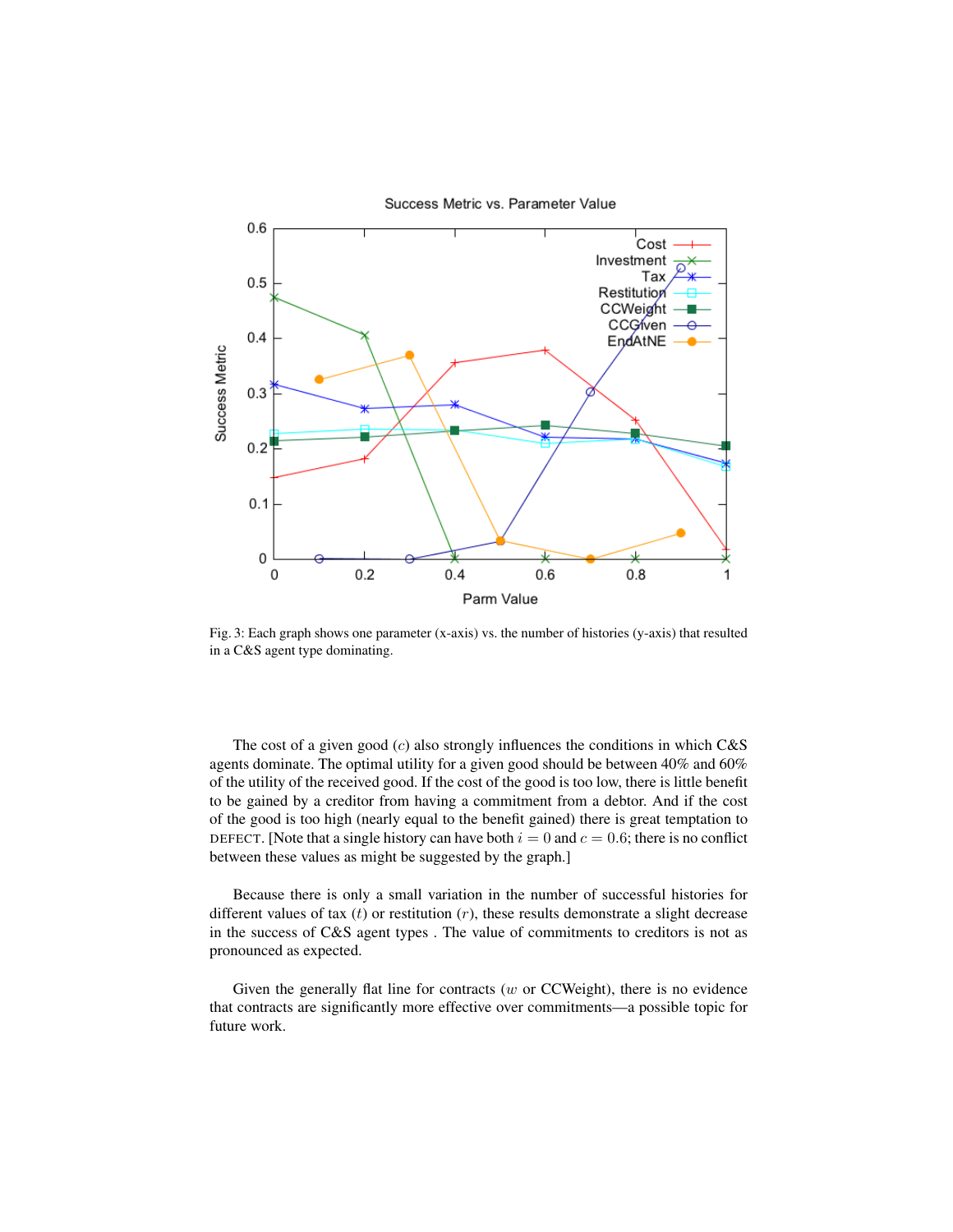#### 5.4 Classifier Results

The factor weights of the classifier are shown in Table 1. The classifier was trained with gradient descent using a regularization parameter  $\lambda = 0.3$  which was manually chosen as the largest value that gave the highest observed accuracy of 95.57%. Out of the 4536 total histories, C&S agent types dominated in 1088 histories. The classifier predicts 1119 C&S histories.

Table 1: The factor weights for the classifier that predicts which histories result in *C&S* agent types dominating.

| constant          | 5.3063     |
|-------------------|------------|
| cost(c)           | $-4.9910$  |
| $\text{tax}(t)$   | 0.0534     |
| restitution $(r)$ | 1.1126     |
| investment $(i)$  | $-21.4269$ |
| ccWeight(w)       | $-0.1065$  |
| pdCheckOrder      | $-0.0415$  |
| pdCheckAverage    | 1.6375     |
| <b>NECount</b>    | $-0.3165$  |

Investment  $(i)$  has the largest weight by absolute value. C&S agent types are more likely to dominate as investment decreases. Cost  $(c)$  has the next largest weight by absolute value. C&S agent types are more likely to dominate as cost decreases, and as the benefit/cost gap  $(b - c)$  increases. pdCheckAverage has the next largest weight. C&S agent types are more likely to dominate, as pdCheckAverage increases. This indicates that the second Prisoner's Dilemma condition Equation 3 is much more predictive of success than Equation 2. C&S agent types seem to favor Prisoner's Dilemma type conditions.

Finally, the weights for the remaining features are small in comparison. Restitution  $(r)$  had a larger effect than the insignificant effect of Tax  $(t)$ . I originally assumed if commitments had a positive effect, then contracts (two reciprocal commitments) would also have a positive effect, but these simulations don't show that, as the weight for contracts  $(w)$  is small. And contrary to my intuition, the number of Nash equilibria (NECount) had little effect.

# 6 Discussion

The primary focus of this work is to characterize the game matrix parameters in which commitments are beneficial. Results show that C&S agent types dominant most frequently (1) when commitments are frequently exchanged, (2) when games tend to end at other than a Nash equilibria, (3) when the cost to create a commitment is low and, (4) when the utility of a given good is about 40% to 60% of the utility of a received good.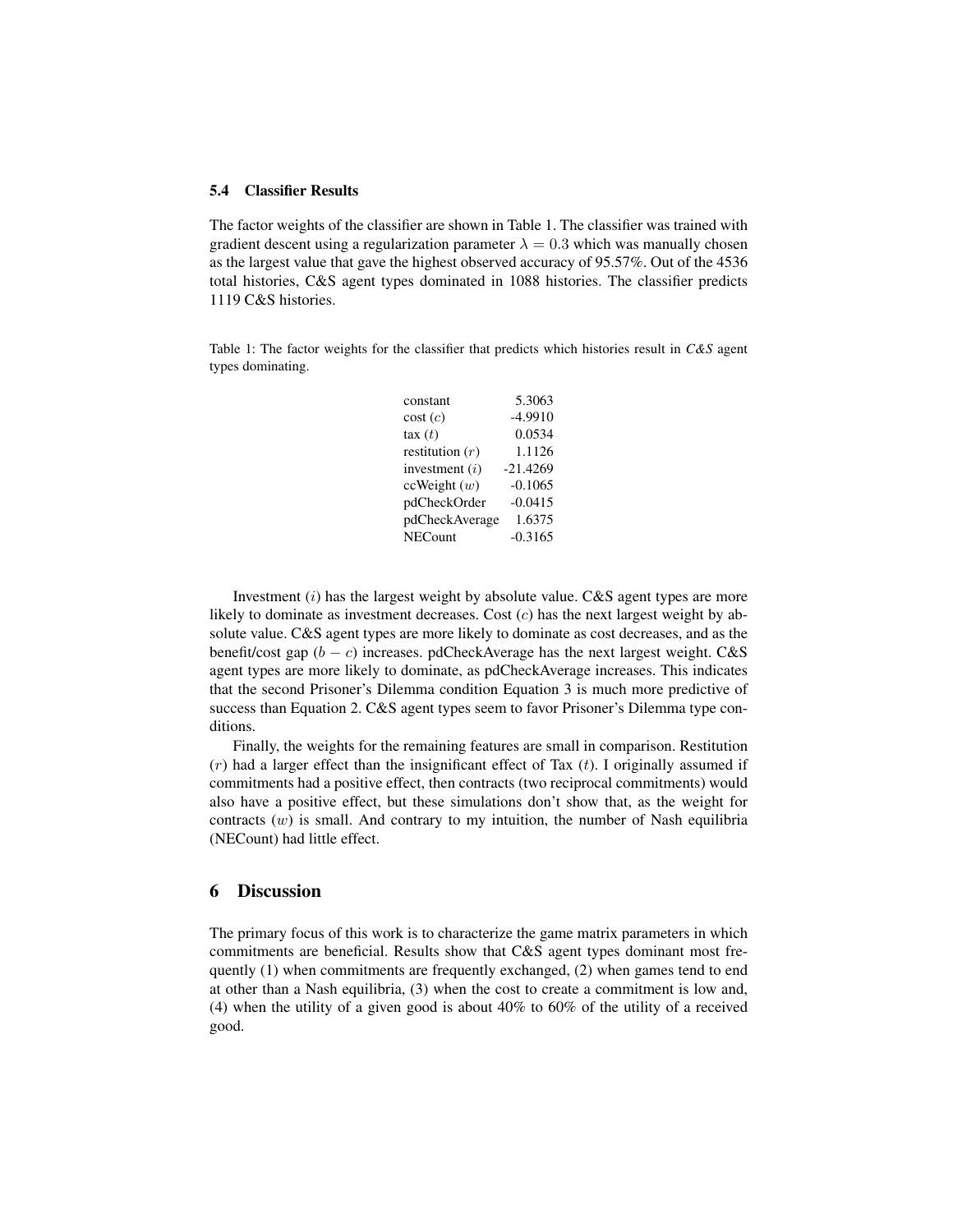I trained a classifier, with high accuracy, to predict when commitment-based (C&S) agent types will dominate a society. Again, results show that the C&S agent types do better when the investment  $(i)$  decreases and when the utility of a given good  $(c)$  decreases.

As a secondary focus, I consider how an individual agent might use these results. In the beginning of a game series, an agent knows only the game matrix payoffs G, and nothing about its competitors in the initial society. It only discovers opponent information in the course of the game series. My experimental results are strictly valid only for initial societies of the ten, equally represented, agent types in Section 4.1. Societies with different agent types or different agent type mixtures could produce different values of the success metric  $\mu(p = v)$ . But since my initial society contains a mixture of both competitive and cooperative agent types, these result provide at least an approximation to what an agent might expect to encounter in other situations. They provide some useful information as to whether an agent's strategy should include the use of commitments.

An earlier, experimental version of the Committer's Dilemma game enabled players to cooperate or defect right away, allowing a player to postpone his decision, waiting to see if its counter-player would act quickly. This severely damaged the essence of the Prisoner's Dilemma game where both player must act simultaneously. The current, four phase design eliminates this problem. Future work could consider variations and refinements of the Committer's Dilemma game.

*Commitment devices* are an existing approach for players to make *credible* commitments to each other. A commitment (or threat) is not credible if the committer can—and likely will—revoke the commitment at a later point. Two kinds of commitment devices are often considered: those where an agent makes a commitment to influence it's own future actions (such as humans trying to diet), and those where an agent tries to *strategically* create commitments to modify the counter-agent's future actions [7]. My approach is related to the latter, but not the former. Commitment devices are another area of interest for future work.

I am interested to see how the results change as new agents types are included in the society. An Axelrod-like [2] contest where (human) participants submit agent types is an interesting possibility.

I have an prototype agent implementation based on a fixed, finte state machine (FSM), where transition probabilities evolve via crossover and mutations. Future work will exploit this capability in experiments that evolve C&S agent types. However, a new mechanistic definition of *C&S* will be needed to classify newly evolved agent types.

# References

- 1. Gnu octave, https://www.gnu.org/software/octave/
- 2. Axelrod, R.: The Evolution of Cooperation. Basic Books (1984)
- 3. Baldoni, M., Baroglio, C., Marengo, E.: Behavior-oriented commitment-based protocols. In: Proceedings of the 19th European Conference on Artificial Intelligence (ECAI). pp. 137–142 (2010)
- 4. Gerard, S.N., Singh, M.P.: Formalizing and verifying protocol refinements. ACM Transactions on Intelligent Systems and Technology (TIST) (2013)